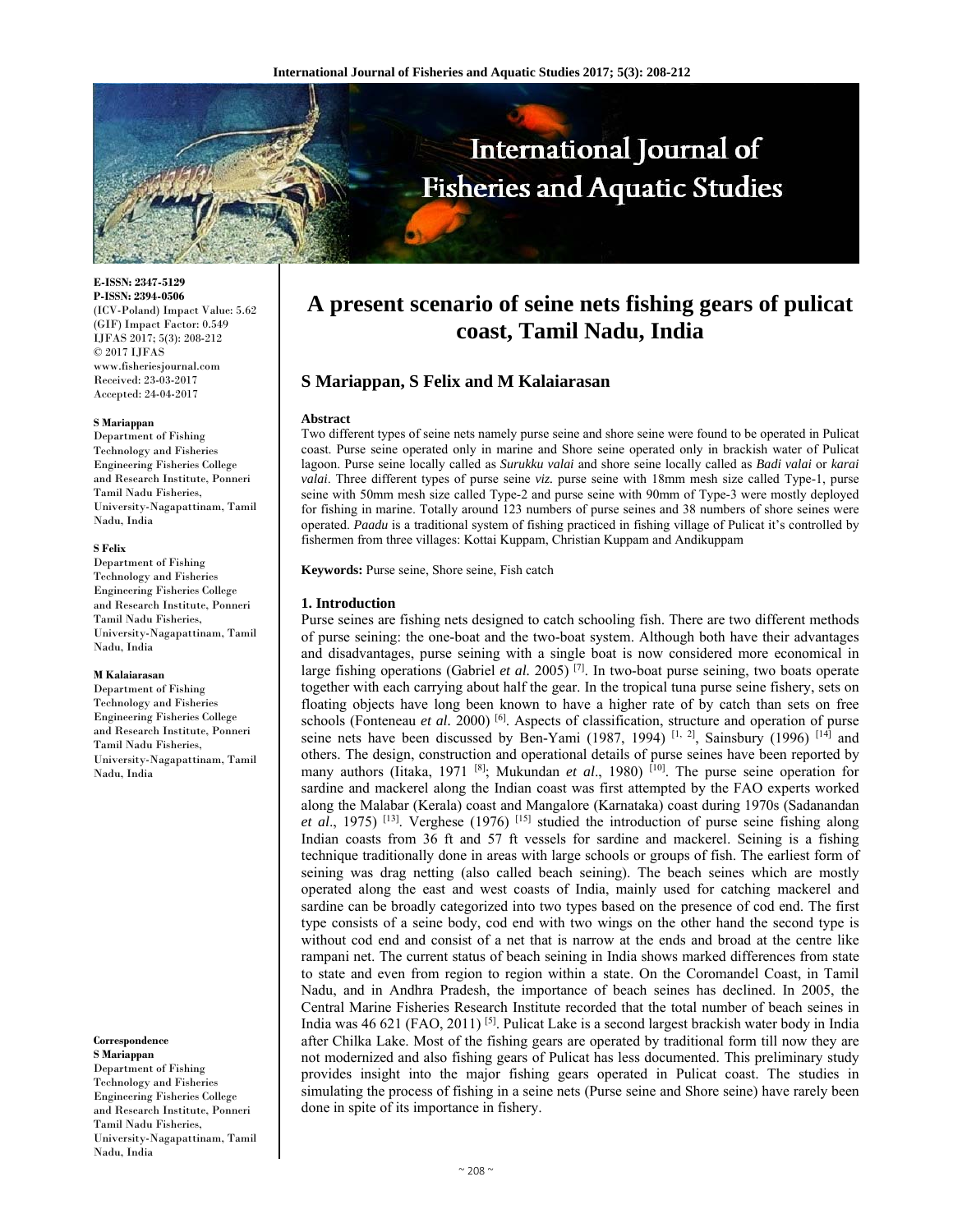## **2. Material and methods**

The present study was carried out for five months from January 2016 to May 2016 at Pulicat fishing village of Thiruvallur district of Tamil Nadu (Lat:13˚25ˈN;Long :80˚21ˈE) for observe type of seine nets using along the coast of Pulicat (Fig.1). There are two different types seine nets were found in this present study viz. Purse seine and Shore seine or Beach seine. Purse seines operated only in marine and shore seine operated only in brackish water of Pulicat lagoon. Purse seine locally called as *Surukku valai* and shore seine locally called as *Badi valai* or *Karai valai*. Totally around 123 number of purse seines from the six fishing villages of Pulicat such as Arangum kuppam, Koonam kuppam, Sempasspalli kuppam, Sathan kuppam, Jamilapath and Thirumalai nagar were operated (Table 1.) and 38 numbers of shore seines were operated from three fishing villages like 15 numbers of shore seine in Naduvar matha kuppam, 12 numbers of shore seine in Kottai kuppam and 11 number of shore seine in Aandi kuppam. The type of shore seine were operated in Pulicat was consists of seine body, cod end and two wings. A community based management was followed among three fishing villages who engaged in shore seine fishing. From these three fishing villages, one fishing village should allow to use shore seine per day.

# **3. Results**

Different types of purse seines were operated in marine waters of Pulicat coast viz. purse seine with 18mm mesh size called Type-1 used to catch lesser sardines and oil sardines, purse seine with 50mm mesh size called Type-2 used to catch mackerel, tuna, carangids and purse seine with 90mm of Type-3 used to catch all type fishes (Fig.2). The design details of purse seine are given in Table 2.The main webbing made of nylon multifilament and selvedges are made by polyethylene with different specifications. Type-1 purse seine has 4 number of selvedge's with 40mm mesh size, Type-2 selvedges has 14 number of meshes with 20 mesh size mm and Type-3 net has 8 meshes of selvedges with 80mm mesh size. The net consist 20000 to 30000 meshes in length and 2500 meshes in height with PVC (70mm dia) as floats and lead balls (50gms) or Purse seine rings (1kg) as sinkers in order to keep the net in desired position (Fig.2). For operation of the Purse Seine a Large sized boat (LOA 51feet) with five small boats or *skiff* (LOA 20 feet) for encircles the school of fishes by the net are used, the net operation takes about 3 hrs. Shore seine is a another seine nets locally called *Badi valai* or *Karai valai* operated in Pulicat lagoon mainly used to catch mullet, milk fish, sardine, shrimps. It is operated from the beach by means of a boat laying the gear in a semi-circular form, consequent to which both ends of the hauling ropes are pulled simultaneously on to the beach. The gear consists of a long wall of webbing called main body, bag made of thicker twine where the fishes get accumulated is called bunt or cod end. End part of the net to be shot last is called wing. The portion between bunt and wing is called shoulder. The design details of shore seine are given in Table 3.The net consist 15000 meshes in length and 450 meshes in height with 30mm mesh size. The operation was carried out at depth of 15m. Wing portion of the shore seine has 7 meshes of selvedges with 50mm mesh and shoulder part of shore seine has 12 meshes of selvedges with 40mm mesh size. Cod end or bunt was fixed at end of the net with 850 meshes in length and 1200 meshes in depth with mesh size of 10 mm. The head rope made of polypropylene with 15mm dia. and foot rope was made of nylon with 30mm (Fig.3). Five boats (three FRP with 15 feet and 2 country craft with 20 feet) were engaged during operation period. 100 numbers of persons required to operate shore seine. The hauling rope were attached with main body of shore seine with length of 100 m. Total catch of shore seine was obtained at 0.5tonnes/trip. By catch was the main problem prevailing in shore seine compared to purse seine because during operation of shore seine the entire organism which living in bottom was washout per one run of shore seine. Puffer fish, Leiognathus, Therapon, Scatophagus species are mostly caught in shore seine as a by catch.

| Name of the fishing  | Nos. of purse seine | Nos. of purse seine | Nos. of purse seine | Total no. of |
|----------------------|---------------------|---------------------|---------------------|--------------|
| village              | with 18mm mesh size | with 50mm mesh size | with 90mm mesh size | purse seines |
| Arangu kuppam        |                     |                     |                     | 39           |
| Koonang kuppam       |                     |                     |                     |              |
| Sempass palli kuppam |                     |                     |                     |              |
| Thirumalai nagar     |                     |                     |                     |              |
| Jamilapath           |                     |                     |                     |              |
| Sathankuppam         |                     |                     |                     |              |

**Table 1:** Total number of Purse seine in Pulicat

| <b>Parameters</b>          | Type-1                            | Type-2                                  | Type-3                                               |
|----------------------------|-----------------------------------|-----------------------------------------|------------------------------------------------------|
| Mesh size(mm)              | 18                                | 50                                      | 90                                                   |
| No.of meshes in length     | 20000                             | 25000                                   | 30000                                                |
| No.of meshes in Depth      | 2500                              | 2500                                    | 2500                                                 |
| Fishes captured            | Oil sardine and lesser<br>sardine | Mackerals, tuna,<br>carangids, sardines | Seer fish, carangids,<br>mackerel, tuna and sardines |
| No.of floats               | 2000                              | 5000                                    | 10000                                                |
| No.of sinkers              | 2000                              | 5000                                    | 10000                                                |
| Type of floats             | Plastic. 60mm dia.                | Plastic. 70mm dia.                      | Plastic. 70mm dia.                                   |
| Type of sinkers            | Lead $(50g)$                      | Lead $(50g)$                            | Lead $(100g)$                                        |
| Distance to fishing ground | 20km                              | 20km                                    | 20km                                                 |
| Duration of operation(hrs) | 3                                 | 3                                       | 3                                                    |
| Depth of operation(metre)  | 300                               | 300                                     | 300                                                  |
| Diesel used per trip       | 50 litres                         | 50 litres                               | $>50$ litres                                         |
| Total catch (ton)          | 5                                 | 10                                      | >10                                                  |

#### **Table 2:** Details of purse seine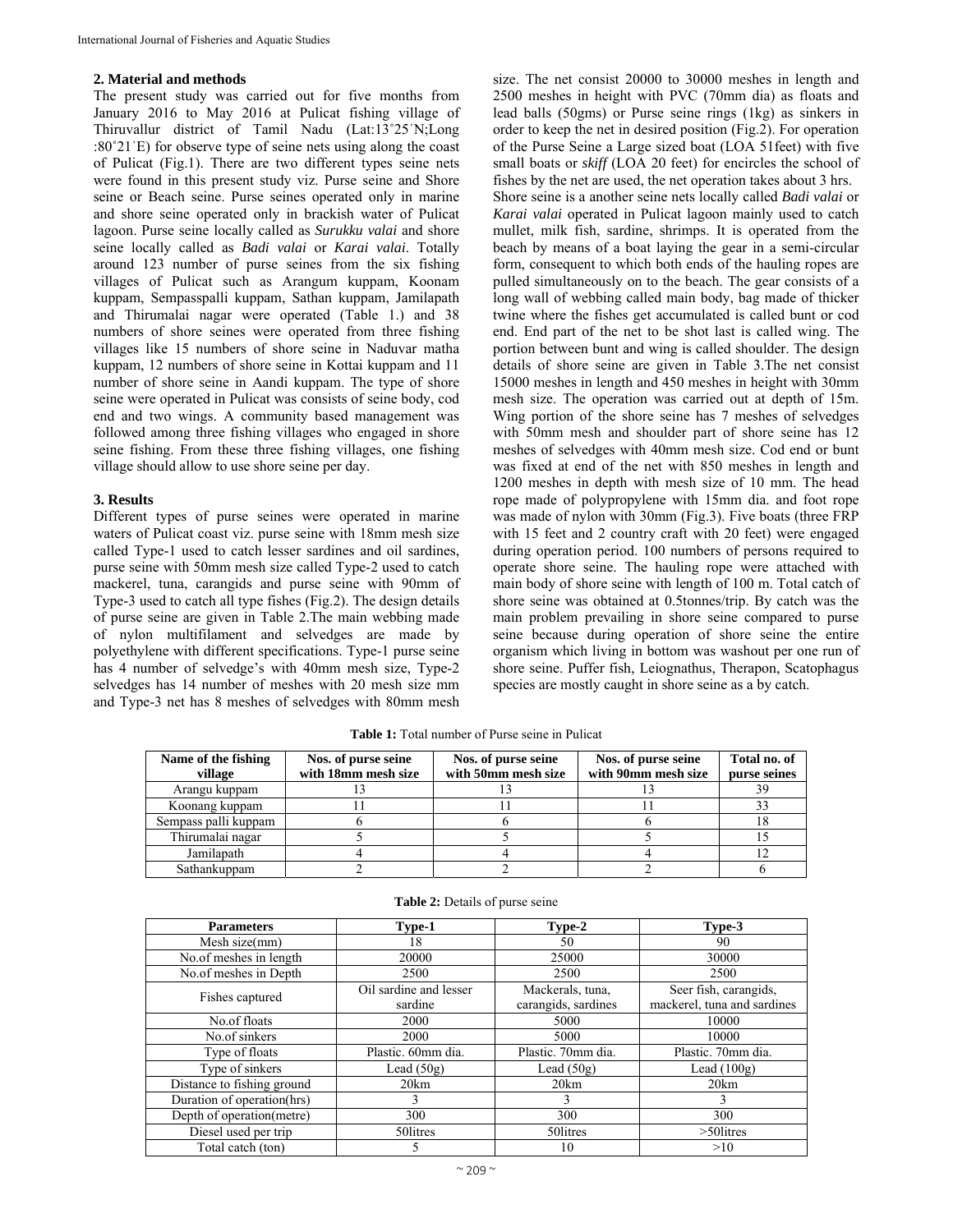|                         | $40$ mm with $4$ no.of | $20$ mm with 14 no.of  | 80mm with 8 no. of meshes |  |
|-------------------------|------------------------|------------------------|---------------------------|--|
| Selvedges specification | meshes of Polyethylene | meshes of Polyethylene | of Polvethylene           |  |
| Netting material        | PA multifilament       | PA multifilament       | PA multifilament          |  |
| No.of rings             | 133(750g)              | 166(750g)              | 200(1kg)                  |  |

| <b>Parameters</b>             | <b>Specifications</b>                                                   |  |
|-------------------------------|-------------------------------------------------------------------------|--|
| Local Name                    | Baadi valai(or) Karai valai                                             |  |
| Fishes captured               | Sardine, Mullet, Milk fish, Mathi,<br>shrimps                           |  |
| No. Of meshes in length       | 15000                                                                   |  |
| No.of meshes in depth         | 450                                                                     |  |
| Mesh size of main<br>webbing  | 50mm                                                                    |  |
| Selvedge specification        | 7 meshes of PE with 50mm mesh size                                      |  |
| Distance to fishing<br>ground | 7km                                                                     |  |
| Depth of operation            | 15m                                                                     |  |
| Duration of operation         | 2hrs                                                                    |  |
| Total catch per<br>operation  | $0.5$ ton                                                               |  |
| Head rope                     | PP with 15mm dia.                                                       |  |
| Specification of floats       | Thermocol<br>(Styrofoam),50mmx40mm                                      |  |
| Specification of sinkers      | Lead with 50 g                                                          |  |
| Cod end specification         | 850 meshes in length and 1200<br>meshes in depth with 10mm mesh<br>size |  |
| warp length                   | 100 m for each side                                                     |  |

|  | <b>Table 3:</b> Details of shore seine |  |  |
|--|----------------------------------------|--|--|
|  |                                        |  |  |
|  |                                        |  |  |



**Fig 1:** Description of the study area



**Fig 2:** Specifications of purse seine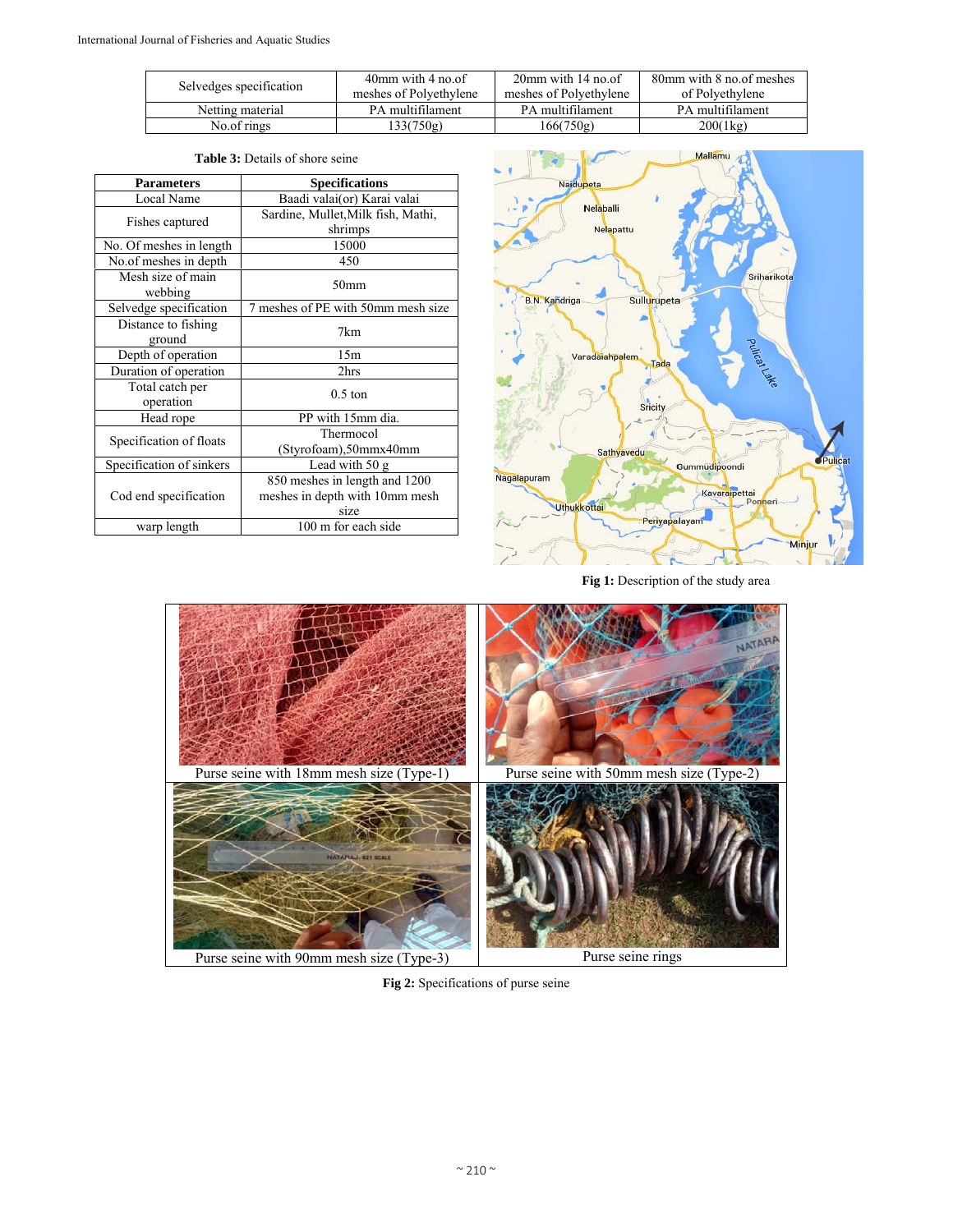

**Fig 3:** Specifications of shore seine

## **4. Discussion**

Sadanandan *et al.* (1975)<sup>[13]</sup> presented the design details of purse seines off Goa which had 18 to 20 mm mesh size in all the sections. In this present study we found that, purse seines had 18mm to 90mm mesh size to captured different group of fishes in Pulicat coast. Similar observations were reported by Sadanandan *et al.* (1975)<sup>[13]</sup>, who observed the method of operation of purse seines of Goa and Boopendranath and Hameed (2007) [3] described the single vessel purse seining operations conducted from Cochin. In this present study we observed that, to operate purse seine one large sized vessel with 51 feet was used for carrying purse seines to the fishing ground and additionally five boats with 20 feet namely called *skiff* have used for encircles the school of fishes. The purse seine operation for sardine and mackerel on the Indian coast was first attempted by the FAO experts working on the Malabar (Kerala) coast and Mangalore (Karnataka) coast during the year 1970's to 1980's (Sadanandan *et al*., 1975) [13]. In the present study, purse seine with different mesh size (18mm, 50mm, 90mm) used to catch sardines, mackerel, seer fish, carangids and tuna. By catch from beach seines can comprise up to 60% of the total catch, and often includes large numbers of juveniles of economically-important species (Broadhurst *et al*., 2007) [4]. During this present study we found that. Puffer fish, Leiognathus, Therapon, Scatophagus species are mostly caught as a by catch from total catch of shore seine. Rosário (2011)  $[12]$  reported that the appropriate mesh size of netting in the bunt to catch sardine and trachurus was calculated to be 19.05 mm for purse seines in Mozambique The present study elicited that, Type-1 purse seine with 18mm mesh size used to catch oil sardines and lesser sardines in Pulicat coast. Shore seines, locally known as "Karamadi" or "Kamba vala", are operated using canoes, catamaran and by fiberglass boats (8.5 to 11.0 m LOA) at 5 to 7 m depth within 0.5 km to 3 km from the sea shore in Thiruvananthapuram district southwest coast of India (Saleela *et al*, 2015) <sup>[9]</sup>. The present study found that shore seine locally called as "Karai valai" or Badi valai" are operated by FRP boat (15 feet LOA) and country craft (20 feet LOA) within 7km distance from the sea shore. Ririk *et al* (2014)<sup>[11]</sup> reported that Purse seine was the main gears to catch

kawakawa (*Euthynnus affinis*) in Sibolga, Western part of North Sumatera with different mesh size; they are bag (diameter 4 inch), body (diameter 3 inch) and wings (diameter  $1 - 2$  inch). The present study reveals that purse seine with mesh size of 50mm (type-2) and 90mm(type-3) used to catch tuna in Pulicat coast. This documentation would pave way to study the basic design and technical specifications of seine nets operation in Pulicat coast.

## **5. Acknowledgement**

The author is thankful to Mr. Subramani and Mr. jeevan fishermen's of Pulicat for their help during this documentation.

## **6. References**

- 1. Ben-Yami. Purse-seining with small boats. FAO training series 13, Food and Agriculture Organisation of the United Nations, Rome, 1987, 97.
- 2. Ben-Yami. Purse seining manual. Fishing News Books, London, England, 1994, 404.
- 3. Boopendranath MR, Hameed MS. A profile of mechanized fishing activities based at Cochin fisheries harbour Kerala, India. Fish. Technol. 2007; 44(2):129- 136.
- 4. Broadhurst MK, Wooden MEL, Millar RB. Isolating selection mechanisms in beach seines. Fish. Res. 2007; 88:56-69.
- 5. Fishing with beach seines, FAO, 2011. Rome
- 6. Fonteneau A, Ariz J, Gaertner D, Nordstrom V, Pallares P. Observed changes in the species composition of tuna schools in the Gulf of Guinea between 1981 and 1999, in relation with the Fish Aggregating Device fishery. Aquat. Living Resour. 2000; 13:253-257.
- 7. Gabriel O, Lange K, Dahm E, Wendt T. (Eds) Fish Catching Methods of the World. 4<sup>th</sup> edition. Blackwell Publishing Ltd, Oxford, U.K, 2005.
- 8. Iitaka Y. Purse Seine Design and Construction in Relation to Fish Behaviours and Fishing Conditions. Modern Fishing Gear of the World: 3. Fishing News Books Ltd., Farnham, Surrey, England, 1971, 253-256.
	- 9. Saleela KN, Dineshbabu AP, Santhosh B, Anil MK,